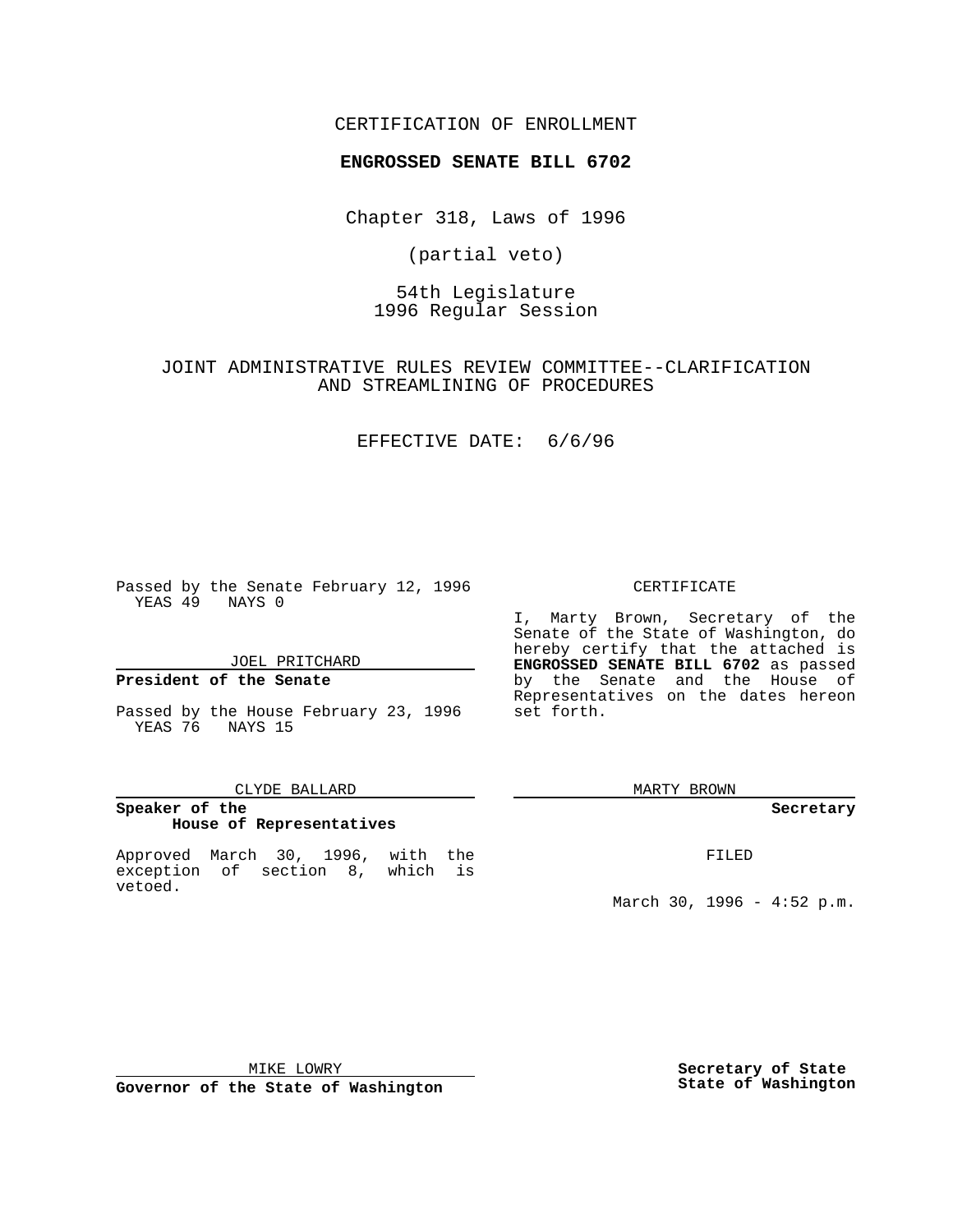# **ENGROSSED SENATE BILL 6702** \_\_\_\_\_\_\_\_\_\_\_\_\_\_\_\_\_\_\_\_\_\_\_\_\_\_\_\_\_\_\_\_\_\_\_\_\_\_\_\_\_\_\_\_\_\_\_

\_\_\_\_\_\_\_\_\_\_\_\_\_\_\_\_\_\_\_\_\_\_\_\_\_\_\_\_\_\_\_\_\_\_\_\_\_\_\_\_\_\_\_\_\_\_\_

Passed Legislature - 1996 Regular Session

**State of Washington 54th Legislature 1996 Regular Session**

**By** Senators Fraser, McCaslin, Sheldon, West, Winsley and Hale

Read first time 01/24/96. Referred to Committee on Government Operations.

 AN ACT Relating to clarifying and streamlining procedures of the joint administrative rules review committee; amending RCW 34.05.330, 34.05.610, 34.05.620, 34.05.630, 34.05.640, 34.05.655, and 34.05.660; and repealing RCW 34.05.645.

BE IT ENACTED BY THE LEGISLATURE OF THE STATE OF WASHINGTON:

 **Sec. 1.** RCW 34.05.330 and 1995 c 403 s 703 are each amended to read as follows:

 (1) Any person may petition an agency requesting the adoption, amendment, or repeal of any rule. The office of financial management shall prescribe by rule the format for such petitions and the procedure for their submission, consideration, and disposition and provide a standard form that may be used to petition any agency. Within sixty days after submission of a petition, the agency shall either (a) deny the petition in writing, stating (i) its reasons for the denial, specifically addressing the concerns raised by the petitioner, and, where appropriate, (ii) the alternative means by which it will address the concerns raised by the petitioner, or (b) initiate rule-making proceedings in accordance with this chapter.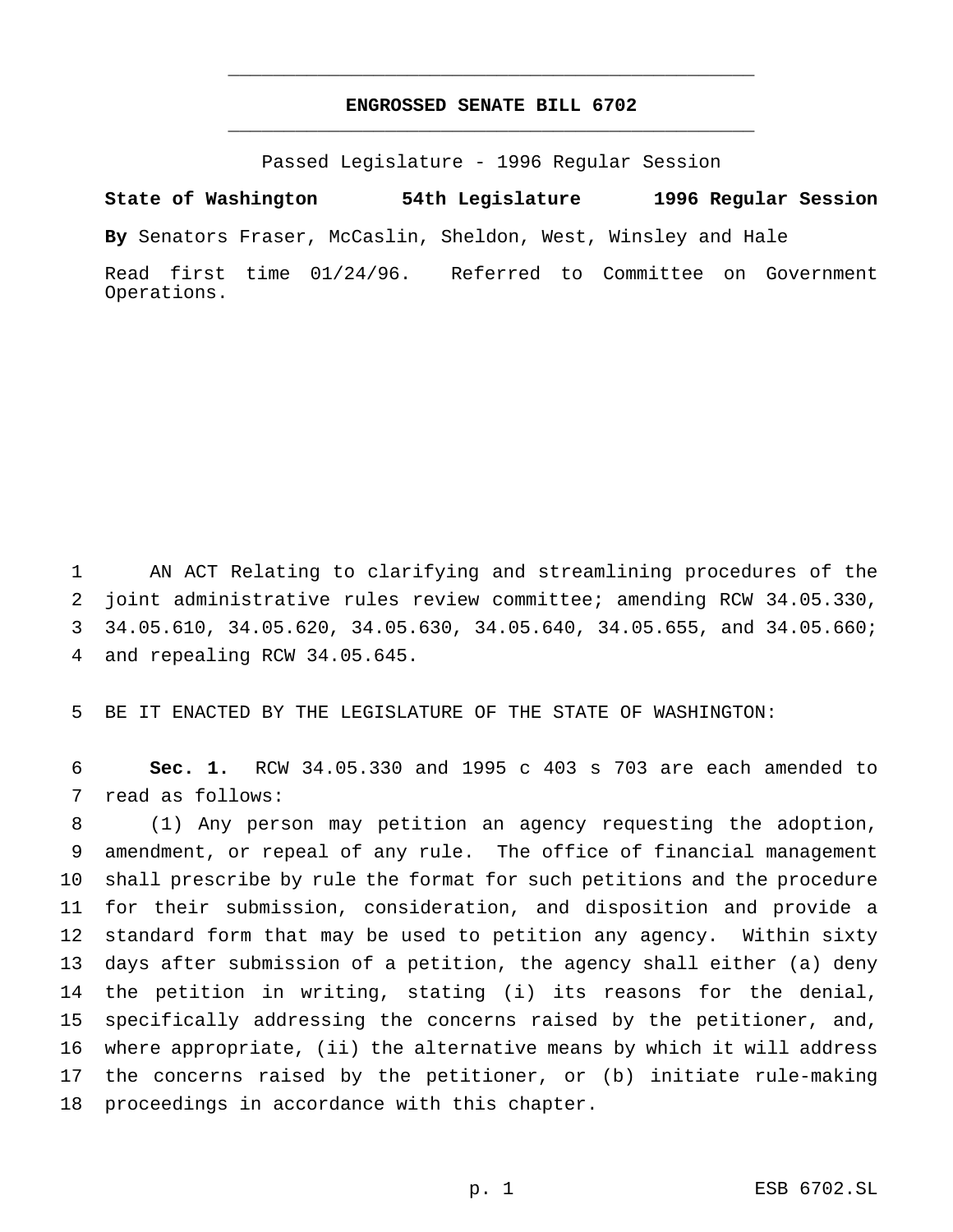(2) If an agency denies a petition to repeal or amend a rule submitted under subsection (1) of this section, and the petition alleges that the rule is not within the intent of the legislature or was not adopted in accordance with all applicable provisions of law, 5 the person may petition for review of the rule by the joint administrative rules review committee under RCW 34.05.655.

 (3) If an agency denies a petition to repeal or amend a rule submitted under subsection (1) of this section, the petitioner, within thirty days of the denial, may appeal the denial to the governor. The governor shall immediately file notice of the appeal with the code reviser for publication in the Washington state register. Within forty-five days after receiving the appeal, the governor shall either (a) deny the petition in writing, stating (i) his or her reasons for the denial, specifically addressing the concerns raised by the petitioner, and, (ii) where appropriate, the alternative means by which he or she will address the concerns raised by the petitioner; (b) for agencies listed in RCW 43.17.010, direct the agency to initiate rule- making proceedings in accordance with this chapter; or (c) for agencies not listed in RCW 43.17.010, recommend that the agency initiate rule- making proceedings in accordance with this chapter. The governor's response to the appeal shall be published in the Washington state register and copies shall be submitted to the chief clerk of the house of representatives and the secretary of the senate.

 $((+3))$   $(4)$  In petitioning for repeal or amendment of a rule under this section, a person is encouraged to address, among other concerns:

- (a) Whether the rule is authorized;
- (b) Whether the rule is needed;

 (c) Whether the rule conflicts with or duplicates other federal, state, or local laws;

 (d) Whether alternatives to the rule exist that will serve the same purpose at less cost;

 (e) Whether the rule applies differently to public and private entities;

34 (f) Whether the rule serves the purposes for which it was adopted;

(g) Whether the costs imposed by the rule are unreasonable;

36 (h) Whether the rule is clearly and simply stated; ((and))

 (i) Whether the rule is different than a federal law applicable to 38 the same activity or subject matter without adequate justification; and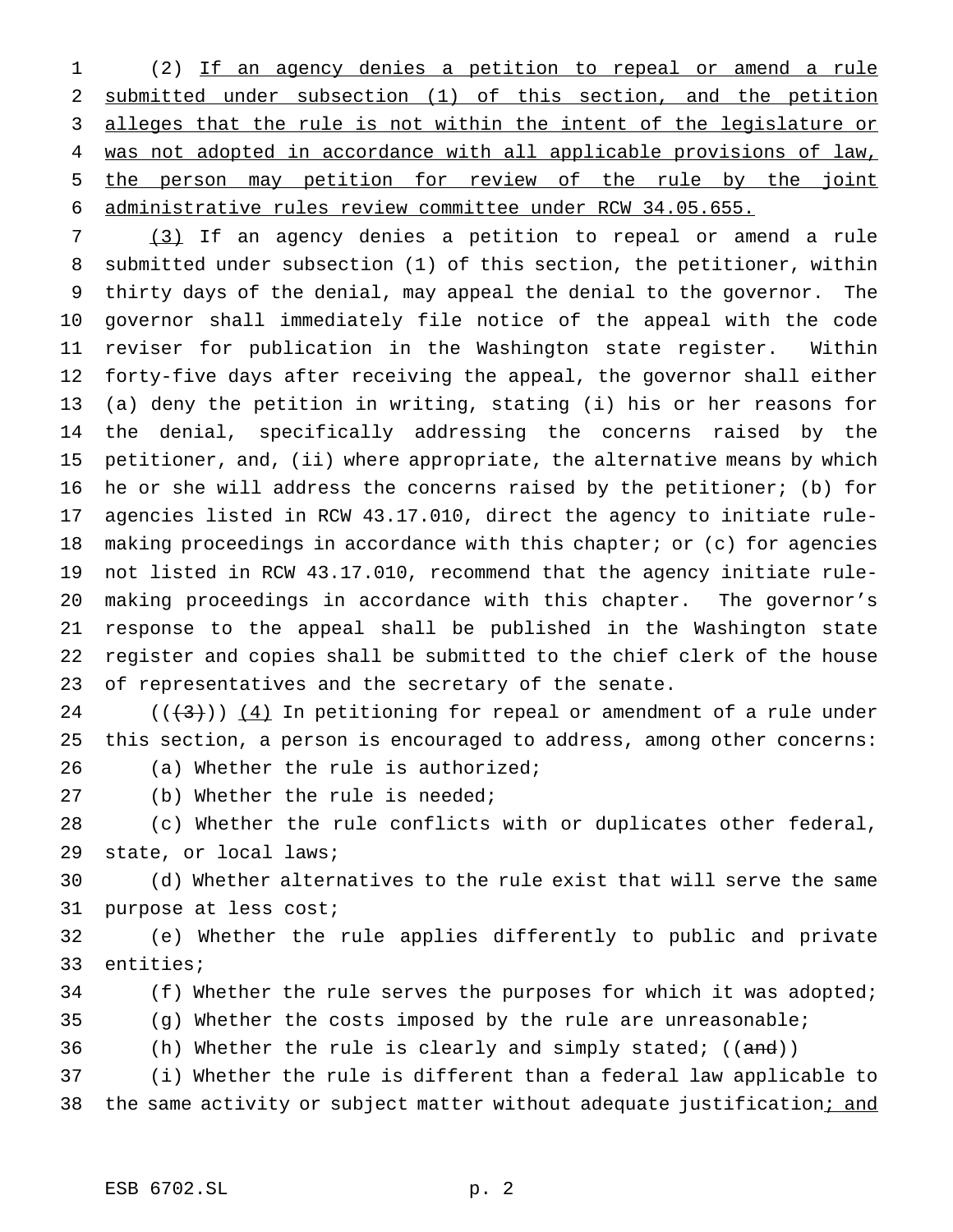(j) Whether the rule was adopted according to all applicable provisions of law.

3  $((4+))$  (5) The business assistance center and the office of financial management shall coordinate efforts among agencies to inform the public about the existence of this rules review process.

 $((+5))$  (6) The office of financial management shall initiate the rule making required by subsection (1) of this section by September 1, 1995.

 **Sec. 2.** RCW 34.05.610 and 1988 c 288 s 601 are each amended to read as follows:

 (1) There is hereby created a joint administrative rules review committee which shall be a bipartisan committee consisting of four senators and four representatives from the state legislature. The senate members of the committee shall be appointed by the president of the senate, and the house members of the committee shall be appointed by the speaker of the house. Not more than two members from each house 17 may be from the same political party. The appointing authorities shall 18 also appoint one alternate member from each caucus of each house. All appointments to the committee are subject to approval by the caucuses to which the appointed members belong.

21 (2) Members and alternates shall be appointed as soon as possible after the legislature convenes in regular session in an odd-numbered year, and their terms shall extend until their successors are appointed and qualified at the next regular session of the legislature in an odd-25 numbered year or until such ((members)) persons no longer serve in the legislature, whichever occurs first. Members and alternates may be 27 reappointed to  $((a))$  the committee.

 (3) The president of the senate shall appoint the chairperson in even-numbered years and the vice chairperson in odd-numbered years from among committee membership. The speaker of the house shall appoint the chairperson in odd-numbered years and the vice chairperson in even- numbered years from among committee membership. Such appointments shall be made in January of each year as soon as possible after a legislative session convenes.

 (4) The chairperson of the committee shall cause all meeting notices and committee documents to be sent to the members and 37 alternates. A vacancy ((on the committee)) shall be filled by appointment of a legislator from the same political party as the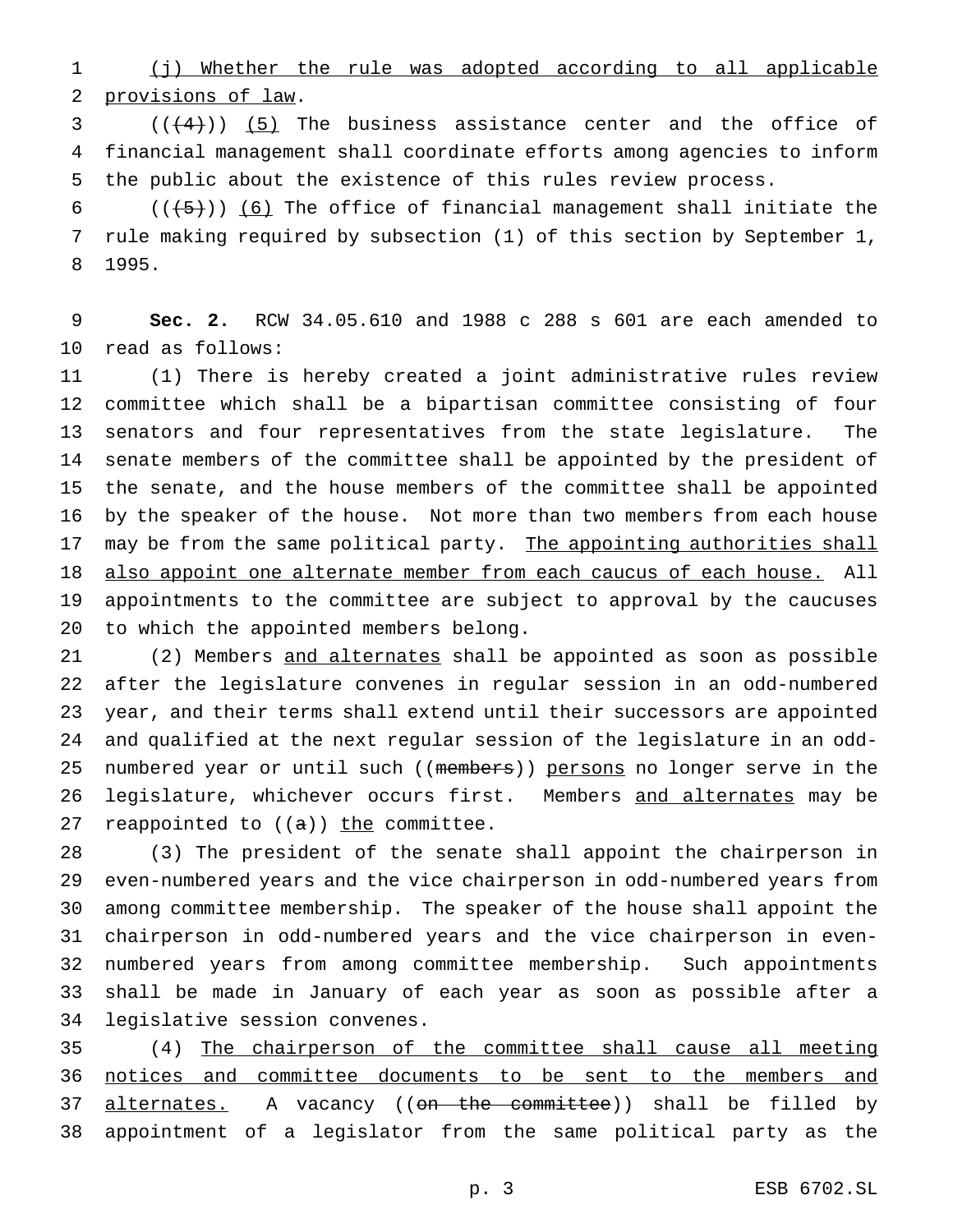original appointment. The appropriate appointing authority shall make the appointment within thirty days of the vacancy occurring.

 **Sec. 3.** RCW 34.05.620 and 1994 c 249 s 17 are each amended to read as follows:

 ((Whenever a majority of the members of the rules review committee determines)) If the rules review committee finds by a majority vote of its members that a proposed rule is not within the intent of the legislature as expressed in the statute which the rule implements, or that an agency may not be adopting a proposed rule in accordance with 10 all applicable provisions of law, ((including section 4 of this act and 11 chapter 19.85 RCW,)) the committee shall give the affected agency written notice of its decision. The notice shall be given at least seven days prior to any hearing scheduled for consideration of or adoption of the proposed rule pursuant to RCW 34.05.320. The notice shall include a statement of the review committee's findings and the reasons therefor. When the agency holds a hearing on the proposed rule, the agency shall consider the review committee's decision.

 **Sec. 4.** RCW 34.05.630 and 1994 c 249 s 18 are each amended to read as follows:

 (1) All rules required to be filed pursuant to RCW 34.05.380, and emergency rules adopted pursuant to RCW 34.05.350, are subject to selective review by the legislature.

23 (2) ((The rules review committee may review an agency's use of 24 policy statements, guidelines, and issuances that are of general 25 applicability, or their equivalents to determine whether or not an 26 agency has failed to adopt a rule or whether they are within the intent 27 of the legislature as expressed by the governing statute)) All agency 28 policy and interpretive statements are subject to selective review by 29 the legislature.

 (3) If the rules review committee finds by a majority vote of its members: (a) That an existing rule is not within the intent of the legislature as expressed by the statute which the rule implements, (b) that the rule has not been adopted in accordance with all applicable 34 provisions of law, ((including section 4 of this act if the rule was adopted after the effective date of section 4 of this act and chapter  $\frac{19.85 \text{ RCW}}{19.85 \text{ RCW}}$ ) or (c) that an agency is using a policy or interpretive 37 statement((<del>, guideline, or issuance</del>)) in place of a rule, ((<del>or (d) that</del>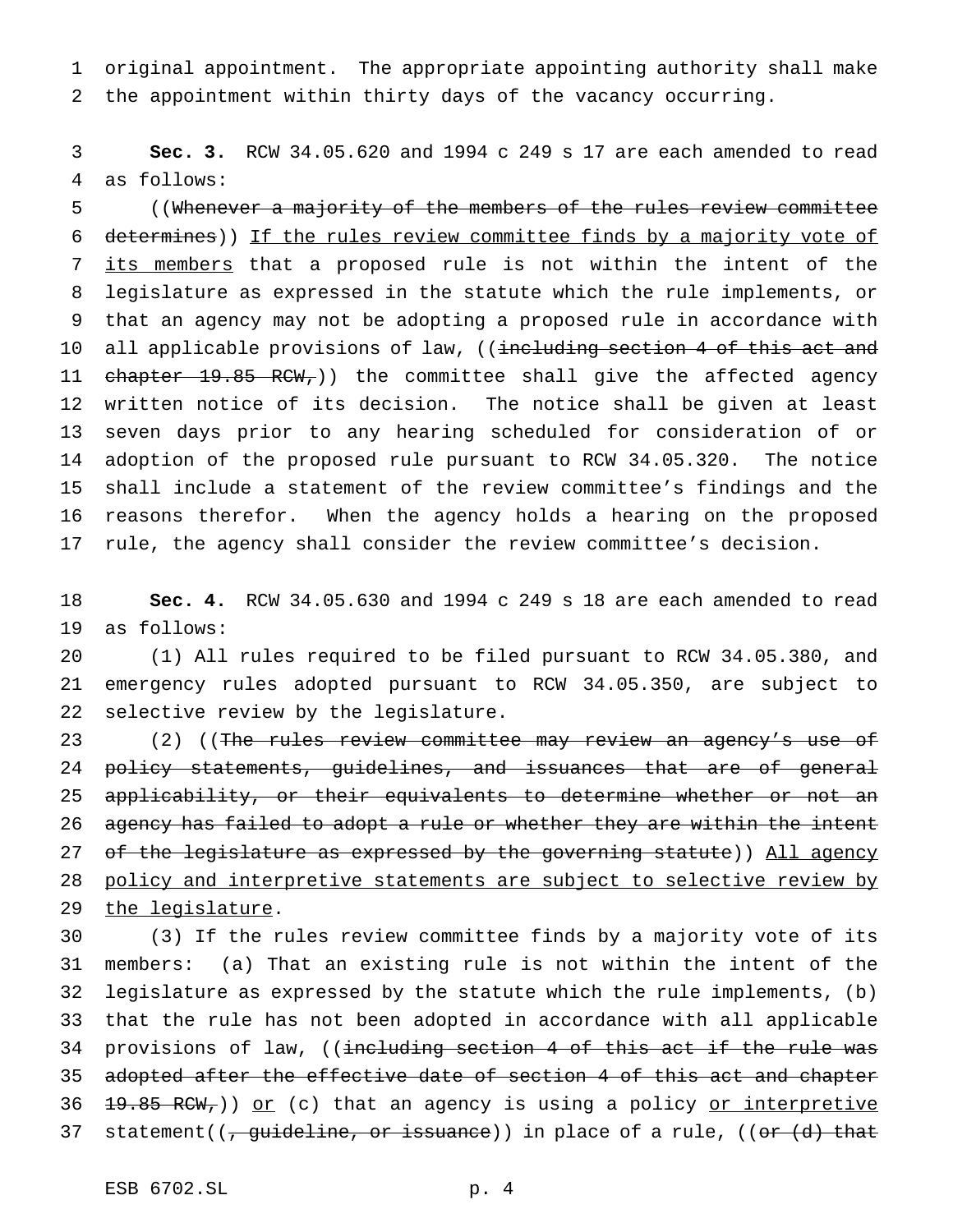the policy statement, guideline, or issuance is outside of legislative  $int_{\text{ent}}$ ) the agency affected shall be notified of such finding and the reasons therefor. Within thirty days of the receipt of the rules review committee's notice, the agency shall file notice of a hearing on the rules review committee's finding with the code reviser and mail notice to all persons who have made timely request of the agency for advance notice of its rule-making proceedings as provided in RCW 34.05.320. The agency's notice shall include the rules review committee's findings and reasons therefor, and shall be published in the Washington state register in accordance with the provisions of chapter 34.08 RCW.

12 (4) The agency shall consider fully all written and oral 13 submissions regarding (a) whether the rule in question is within the 14 intent of the legislature as expressed by the statute which the rule 15 implements, (b) whether the rule was adopted in accordance with all 16 applicable provisions of law, ((including section 4 of this act if the 17 rule was adopted after the effective date of section 4 of this act and 18 chapter 19.85 RCW,  $\rho r$  (c) whether the agency is using a policy or 19 interpretive statement((, guideline, or issuance)) in place of a 20 rule( $(-, or (d)$  whether the policy statement, guideline, or issuance is 21 within the legislative intent)).

22 **Sec. 5.** RCW 34.05.640 and 1994 c 249 s 19 are each amended to read 23 as follows:

24 (1) Within seven days of an agency hearing held after notification 25 of the agency by the rules review committee pursuant to RCW 34.05.620 26 or 34.05.630, the affected agency shall notify the committee of its 27 intended action on a proposed or existing rule to which the committee 28 objected or on a committee finding of the agency's failure to adopt 29 rules. ((If the rules review committee determines, by a majority vote 30 of its members, that the agency has failed to provide for the required 31 hearings or notice of its action to the committee, the committee may 32 file notice of its objections, together with a concise statement of the 33 reasons therefor, with the code reviser within thirty days of such 34 determination.))

35 (2) If the rules review committee finds( $(\tau)$ ) by a majority vote of 36 its members: (a) That the proposed or existing rule in question ((has 37 not been)) will not be modified, amended, withdrawn, or repealed by the 38 agency so as to conform with the intent of the legislature,  $((\theta \cdot \hat{r}))$  (b)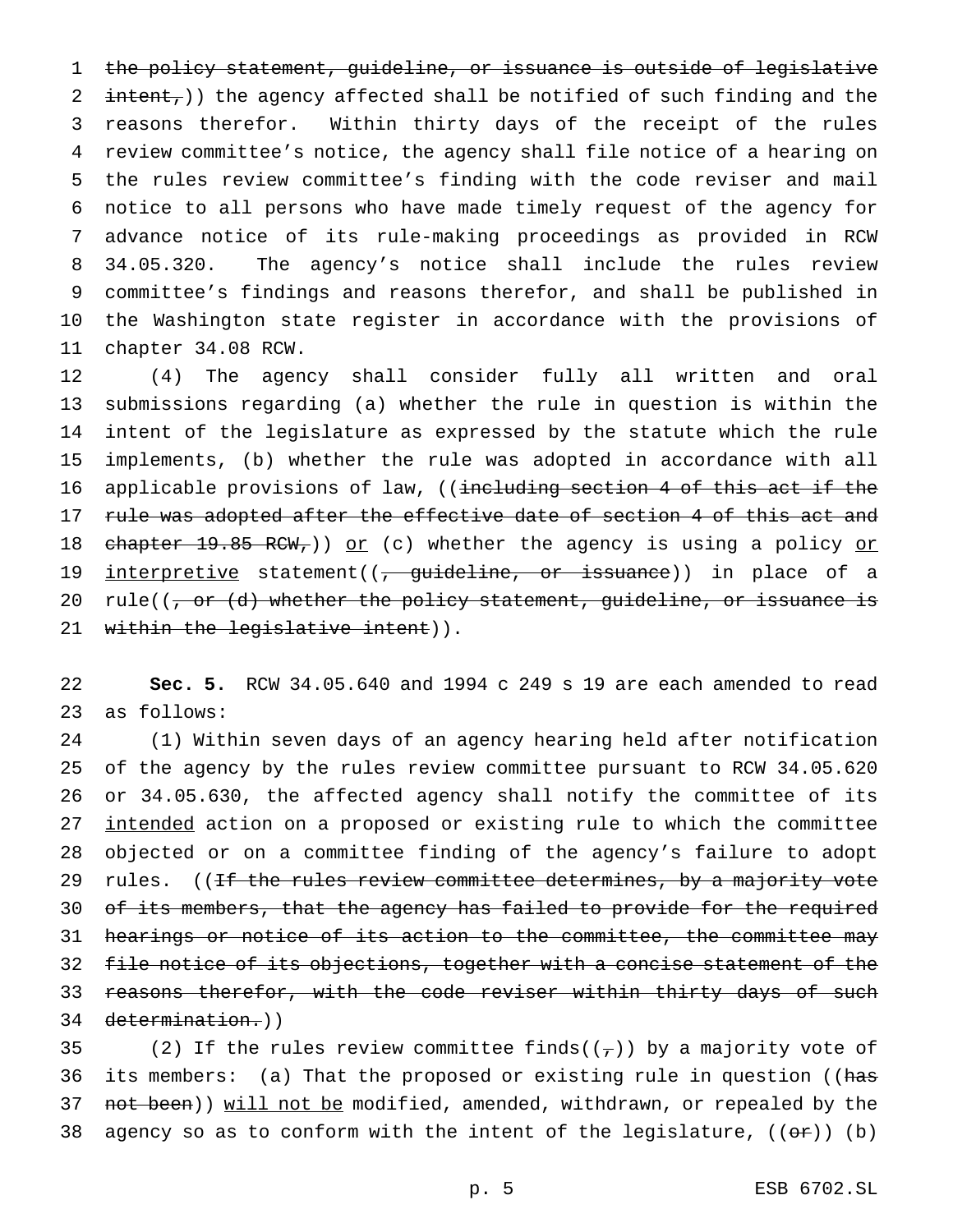that an existing rule was not adopted in accordance with all applicable 2 provisions of law, ((including section 4 of this act if the rule was adopted after the effective date of section 4 of this act and chapter  $19.85$  RCW, ) or (c) that the agency ((is using a policy statement, guideline, or issuance in place of a rule, or that the policy statement, guideline, or issuance is outside of the legislative intent)) will not replace the policy or interpretive statement with a 8 rule, the rules review committee may, within thirty days from 9 notification by the agency of its intended action, file with the code reviser notice of its objections together with a concise statement of the reasons therefor. Such notice and statement shall also be provided to the agency by the rules review committee.

 (3) If the rules review committee makes an adverse finding 14 regarding an existing rule under subsection (2) (a) or (b) of this section, the committee may, by a majority vote of its members, 16 recommend suspension of ((an existing)) the rule. Within seven days of such vote the committee shall transmit to the appropriate standing committees of the legislature, the governor, the code reviser, and the agency written notice of its objection and recommended suspension and the concise reasons therefor. Within thirty days of receipt of the notice, the governor shall transmit to the committee, the code reviser, and the agency written approval or disapproval of the recommended suspension. If the suspension is approved by the governor, it is effective from the date of that approval and continues until ninety days after the expiration of the next regular legislative session.

26 (4) ((If the governor disapproves the recommendation of the rules 27 review committee to suspend the rule, the transmittal of such decision, 28 along with the findings of the rules review committee, shall be treated 29 by the agency as a petition by the rules review committee to repeal the rule under RCW 34.05.330.

 $(5)$ )) The code reviser shall publish transmittals from the rules 32 review committee or the governor issued pursuant to subsection  $((+1)_{\tau}))$ 33 (2)( $(\tau)$ ) or (3) of this section in the Washington state register and shall publish in the next supplement and compilation of the Washington Administrative Code a reference to the committee's objection or recommended suspension and the governor's action on it and to the issue of the Washington state register in which the full text thereof appears.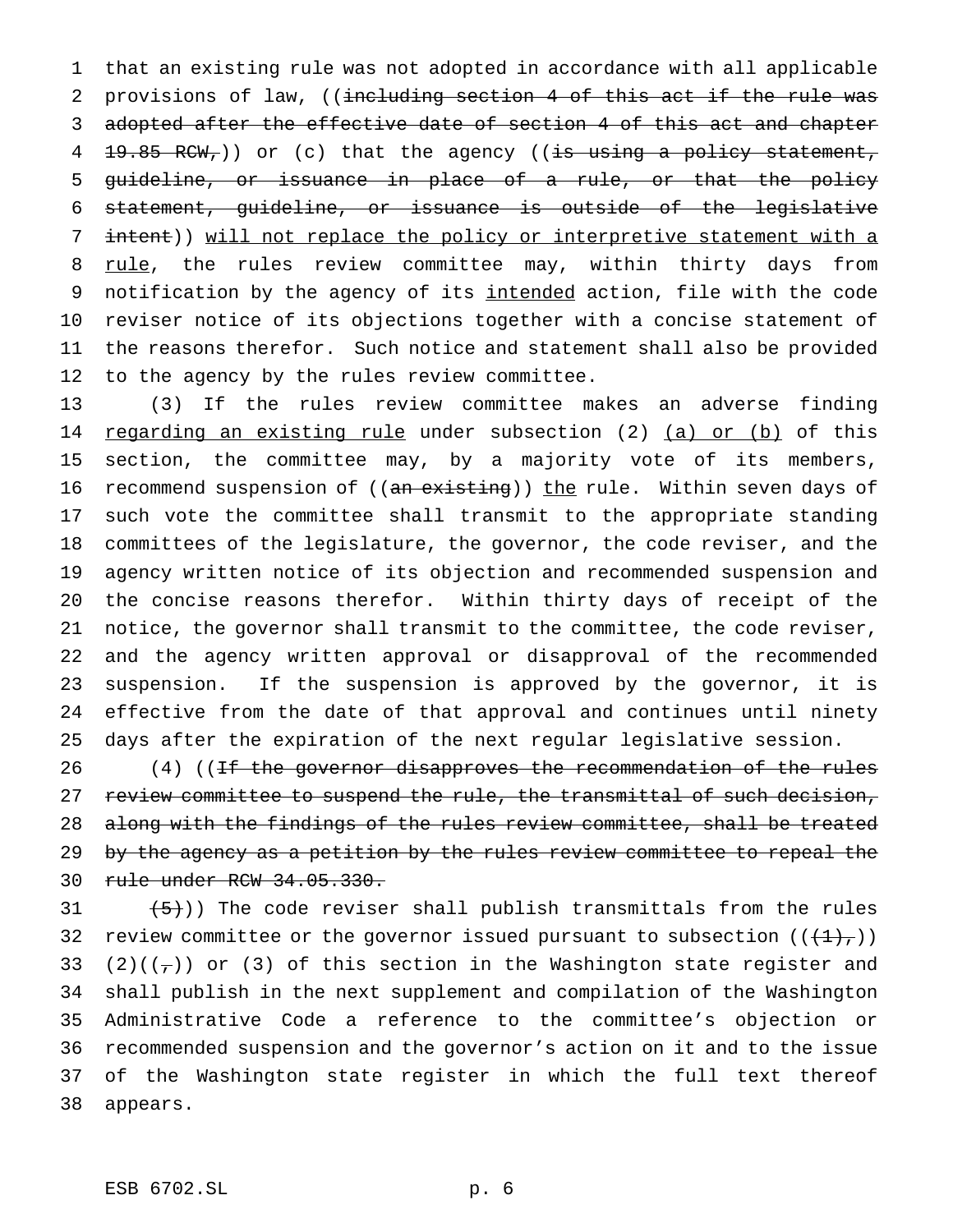$((+6))$  (5) The reference shall be removed from a rule published in the Washington Administrative Code if a subsequent adjudicatory proceeding determines that the rule is within the intent of the legislature or was adopted in accordance with all applicable laws, whichever was the objection of the rules review committee.

 NEW SECTION. **Sec. 6.** RCW 34.05.645 and 1995 c 403 s 501 are each repealed.

 **Sec. 7.** RCW 34.05.655 and 1995 c 403 s 502 are each amended to read as follows:

 (1) Any person may petition the rules review committee for a review 11 of ((that rule)) a proposed or existing rule or a policy or 12 interpretive statement. Within thirty days of the receipt of the petition, the rules review committee shall acknowledge receipt of the petition and describe any initial action taken. If the rules review committee rejects the petition, a written statement of the reasons for rejection shall be included.

17 (2) A person may petition the rules review committee under subsection (1) of this section requesting review of an existing rule 19 only if the person has petitioned the agency to amend or repeal the 20 rule under RCW 34.05.330(1) and such petition was denied.

 (3) A petition for review of a rule under subsection (1) of this section shall:

 (a) Identify with specificity the proposed or existing rule to be reviewed;

 (b) Identify the specific statute identified by the agency as authorizing the rule, the specific statute which the rule interprets or 27 implements, and, if applicable, the specific statute the department is 28 alleged not to have followed in adopting the rule;

29 (c) State the reasons why the petitioner believes that the rule is not within the intent of the legislature, or that its adoption was not 31 or is not in accordance with law, and provide documentation to support 32 these statements;

 (d) Identify any known judicial action regarding the rule or statutes identified in the petition.

 A petition to review an existing rule shall also include a copy of the agency's denial of a petition to amend or repeal the rule issued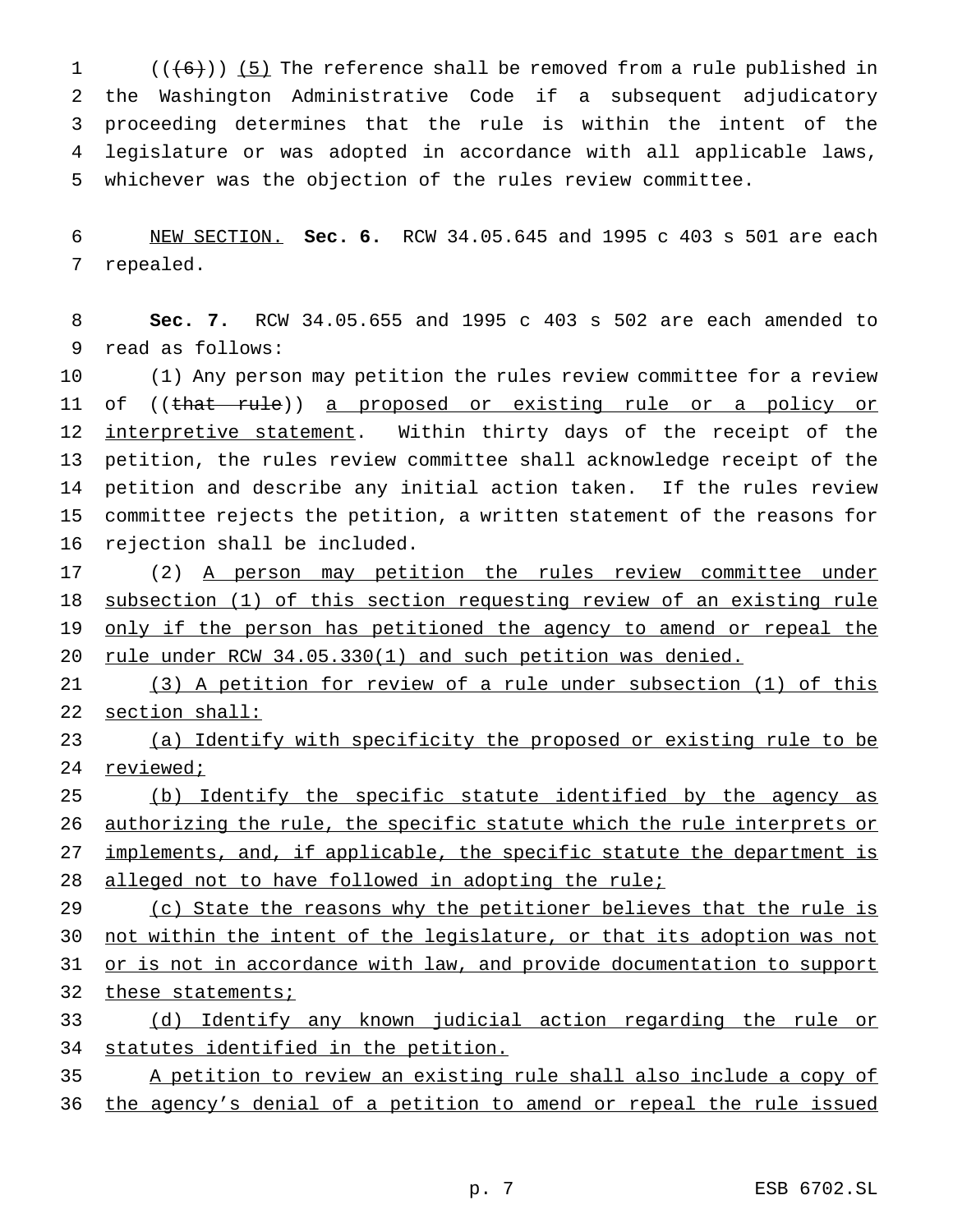under RCW 34.05.330(1) and, if available, a copy of the governor's denial issued under RCW 34.05.330(3).

 (4) A petition for review of a policy or interpretive statement under subsection (1) of this section shall:

(a) Identify the specific statement to be reviewed;

 (b) Identify the specific statute which the rule interprets or implements;

 (c) State the reasons why the petitioner believes that the statement meets the definition of a rule under RCW 34.05.010 and should 10 have been adopted according to the procedures of this chapter;

11 (d) Identify any known judicial action regarding the statement or statutes identified in the petition.

 (5) Within ninety days of receipt of the petition, the rules review committee shall make a final decision on the rule for which the petition for review was not previously rejected.

 \*Sec. 8. RCW 34.05.660 and <sup>1988</sup> <sup>c</sup> <sup>288</sup> <sup>s</sup> <sup>606</sup> are each amended to read as follows:

18 (1) Except as provided in subsection (2) of this section, it is the express policy of the legislature that establishment of procedures for review of administrative rules by the legislature and the notice of objection required by RCW 34.05.630(2) and 34.05.640(2) in no way serves to establish <sup>a</sup> presumption as to the legality or constitutionality of <sup>a</sup> rule in any subsequent judicial proceedings interpreting such rules.

25 (2) If the joint administrative rules review committee recommends 26 to the governor that an existing rule be suspended because it does not 27 conform with the intent of the legislature, the recommendation shall

28 establish a rebuttable presumption in any proceeding challenging the

29 validity of the rule that the rule is invalid. The burden of

demonstrating the rule's validity is then on the adopting agency.

**\*Sec. 8 was vetoed. See message at end of chapter.**

Passed the Senate February 12, 1996. Passed the House February 23, 1996. Approved by the Governor March 30, 1996, with the exception of certain items that were vetoed. Filed in Office of Secretary of State March 30, 1996.